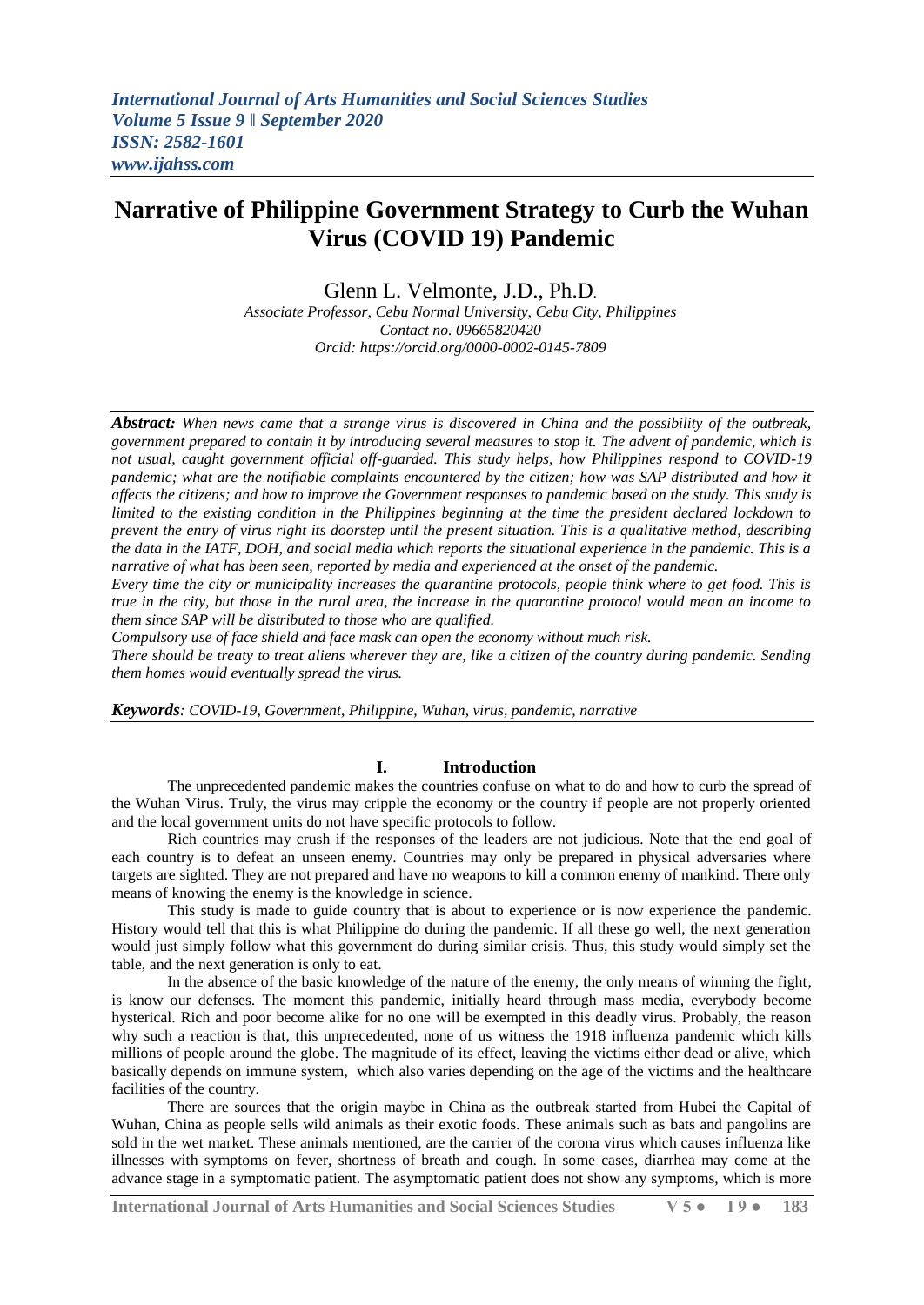dangerous because the infected person is not aware that he is contaminated with the disease. Furthermore, these asymptomatic persons may cause of the surge of the infection. However, history of travel to the place or country where there is a reported outbreak of the corona virus may help in self-assessment. The mass testing will help to determine whether person infected is not practical at all, at the moment, due to lack of test kits as this pandemic is unprecedented and all countries are not prepared to produce the immediate needs of other countries. Besides, it is not a guaranty that those who are tested negative cannot be infected anymore as the virus is suspended in the air for several months or even a year or more. Thus, mass testing is not logical at an early stage.

### **II. Statement of the Problem**

1. How Philippines respond to COVID-19 pandemic?

- 2. What are the notifiable complaints encountered by the citizen in:
	- a. ECQ,
	- b. MECQ,
	- c. GCQ
	- d. MGCQ?

3. How was SAP distributed and how it affects the citizens?

4. How to improve the Government responses to pandemic based on the study.

# **III. Review of Related Literature**

Poor societies more vulnerable to public health emergencies. The available data with respect to the coronavirus crisis reveal that the majority of countries affected by the pandemic belong to the developed economies. It argues that the inequality among nations does not have any significant relation to disease movement, infection, and high mortality rate. However, addressing the problem of urbanization and investing in public health will be crucial in terms of confronting the socio-economic ramifications of the COVID-19 pandemic. (Maboloc, 2020:30(4) 158-161).

Persons with impairment are the most neglected sector in society. This inquiry looks into the social and medical model in terms of analyzing the impact of the COVID-19 Pandemic to persons with developmental disorder. The paper argues that the medical model is insufficient to account for the needs of persons with disability. While the medical model requires that individuals with impairment should be given priority in terms of access to effective treatment, policy must have a full awareness of the social context of cognitive disability in the midst of a public emergency. (Maboloc, 2020:30 (5) 234-237).

# **IV. Methodology**

This is a qualitative method, describing the data in the IATF, DOH, and other agencies involved. News report and social media which expose the situational experience in the pandemic is helpful in the gathering information. This is a narrative of what has been seen, reported by media and experienced at the onset of the pandemic. Particularly, this is an actual observation in Cebu City at the time when the city became the epicenter of the pandemic of the country. The spike of the virus, goes with it the spike of the graph which is undeterminable, except if certain precautionary measure are applied. These precautionary measures are the variables that help to predict the future number of person who will be infected. These variables may well be manipulated to predict the future quarantine status of a city, municipality, province, or region. The quarantine status may not be enough to accurately predict surge of the virus for it only rely on basic report of the data from the DOH. Things being constant, what will exactly point, and perhaps perfectly identify the rise and fall of the graph is the number of contact tracers and the strict implementation of the use face mask and face shield in public places.

#### **V. Results and Discussion**

The government responded the pandemic through a creation of a task force, IATF composed of several national department secretaries. This task force is chaired by a Francisco Duque III, Secretary of the Department of Health, and Co-chairperson Karlo Alexei Nograles, Cabinet Secretary. The member departments are the PNP, AFP, DILG. The Task Force is responsible to issue a community quarantine classification base on epidemic risk, economic, social and security considerations. LGUs may however appeal subject to their commitment. The resolution by the task force may then be approved or rejected by the president of the Philippines. The creation of the Task Force intended to stop the spread of the virus. The president himself, in protecting lives of its citizens declares an immediate shut down of all possible ingress to the country upon hearing of the Wuhan virus. Thus, a lockdown was implemented in NCR, which is followed by Cebu City. People were not prepared in all aspects, this resulted hunger to those families who were not able to save for rainy season. Fortunate to those who are in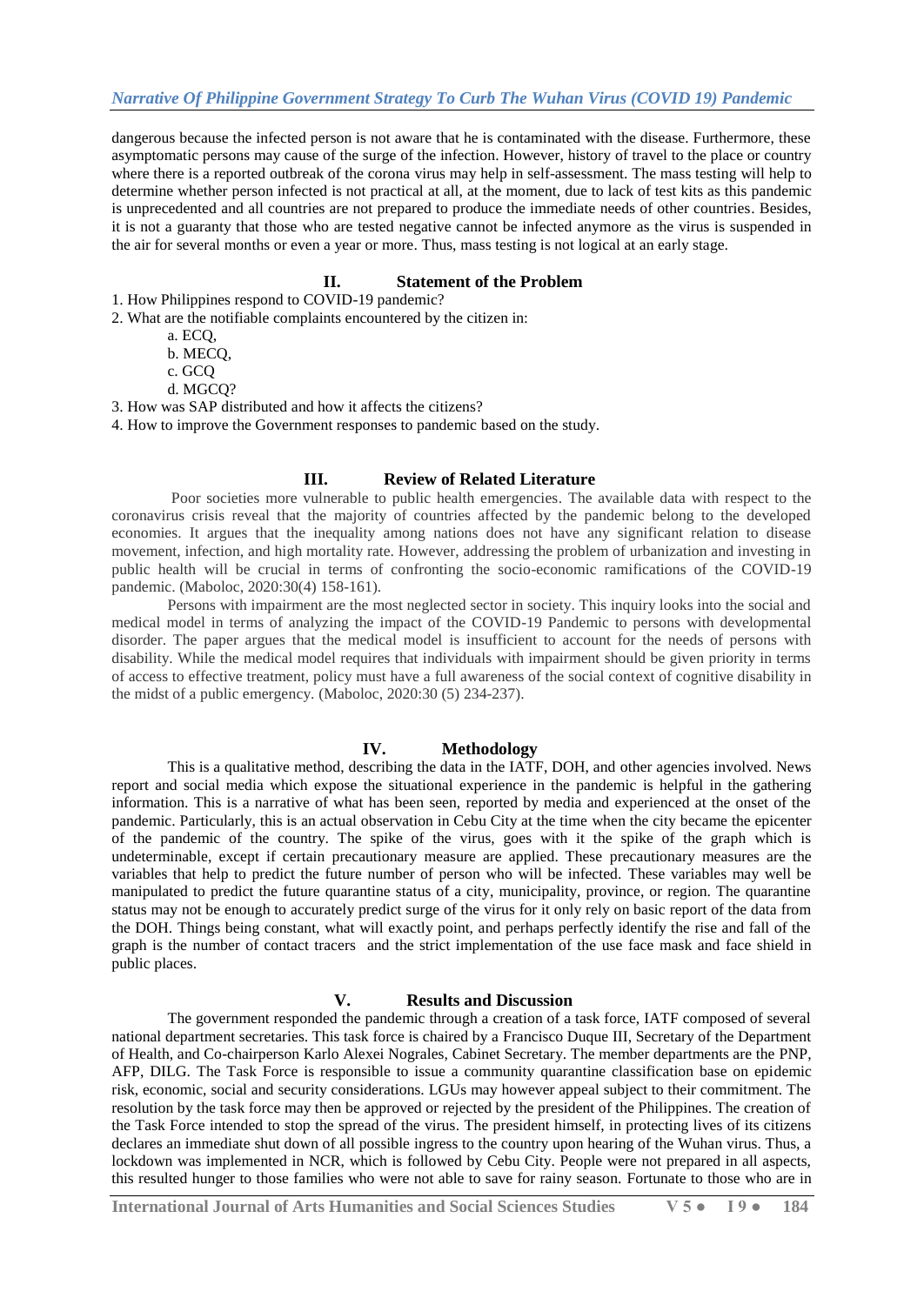government sector since salary continues even without furnishing work. Skeletal force was implemented in both government and private entities when government lower down the quarantine category to General Community Quarantine. At any quarantine level strict implementation of wearing of face mask is under the monitoring of the police officer assigned in areas where COVID-19 case is high. Later, wearing of face mask was enforced when the economy is now open under lower quarantine category especially when riding in a public utility vehicle.

Travel is impossible in lockdown or Enhanced Community Quarantine. Those who are on vacation in other countries find it difficult to go home. In the same manner, foreigners who are in the Philippines find it difficult to return to their respective countries. This was so because there was a sudden announcement to lockdown the country. The lockdown prohibits anyone to go out of their homes except for one member of the household who is in charge in buying foods and medicines. All establishments were closed except for hospital and other essential services such as food delivery, medicine and essential workforce such as banking industry and other financial services. The transition from one quarantine category to another is every 15 days, by which the president, through the recommendation of the IATF, will announce the public in television channels.

During ECQ or Lockdown, people are prohibited from going out of their household except those head of the family or any family member in the absence thereof, except senior citizen and children below 21 years old. Quarantine pass is issued and signed by the respective mayors of the city is required to bring every time he gets out of the house to buy foods or medicine. Other activities are strictly prohibited. In this period, people cannot get out to work. Violators are put behind bars or clean the streets. Work places are closed; roads are guarded by police officers and *barangay tanod* (local peace keeping force)*.* Thus, those who earns in a daily basis, starves. The reason is that, helps only comes later. Government finds it difficult to distribute funds to those badly affected. The president did not trust the local government officials to be the in-charged in the distribution of funds. DSWD was chosen as they have the network and connections to the barangay level and those badly affected. The amount of Php6,000.00 - 8,000.00 SAP, which vary in the type of municipality, was given to each family members.

# **VI. Common Complaints**

**ECQ.** Every time lockdown is declared in a city or municipality, people are complaining because this would mean no income and no food on the table. The family of those working on daily basis and those who lost their jobs because some companies declare bankruptcy or stop furnishing work due to less demand, eventually starve. Fortunate are those who work in the government; although they are not required to work, yet they are paid. The pandemic levels the field in the private sectors, rich and poor alike – both have no income. This however widens the disparity between those working in the government, who are not literally affected, and those in the private sector who are badly hit by this pandemic. Clearly, government employees who are not required to be in the working area save a lot from daily fare that they incur had they work in their respective offices. Thus, while others are starving, others are experiencing luxury and do not know what to do with their continuous monthly salary. As a result, those who lost their treasured jobs were compelled to go to their respective provinces.

The pandemic shows things that are important in life, it reveals the those who are working in the government has the greater chance of survival than those in the private sector in terms of food security. Government employees received full salary while those in the private sector find is difficult to survive without the help from government funds in a form of social amelioration during the pandemic. Moreover, the pandemic shows both equality and inequality. There is equality because rich and poor are both vulnerable to the virus. Lower or higher income where at the same level for both did not earn at all. There is great inequality between government employees and private employees. Thus, Social Amelioration Program can bridge the inequality as the latter contributes to the government through their monthly tax deductions.

The common complaints are basic skills in survival which is to have foods at the table. This is scarce due limited if total prohibition to work. Since activities are prohibited, some resulted to a lowly form of livelihood; i.e., begging. Essential Workers find it difficult to work due to limited transportation services. Companies which are essentials such as food services, pharmacies and hospitals provide their own shuttle services. Some politicians provide shuttle services to front liners for future investments if they are not philanthropist.

#### MECQ **Modified Enhanced Community Quarantine**

Still movements are limited; it is a development of ECQ if there is a decrease in number of infected person from the virus. Nevertheless, people are still prohibited to go out and work. In this time, the budget of the family continues to deplete. The transition would mean another 15 day without income. The more violators were caught during this period other engage into online business just to earn a living. Although malls were closed but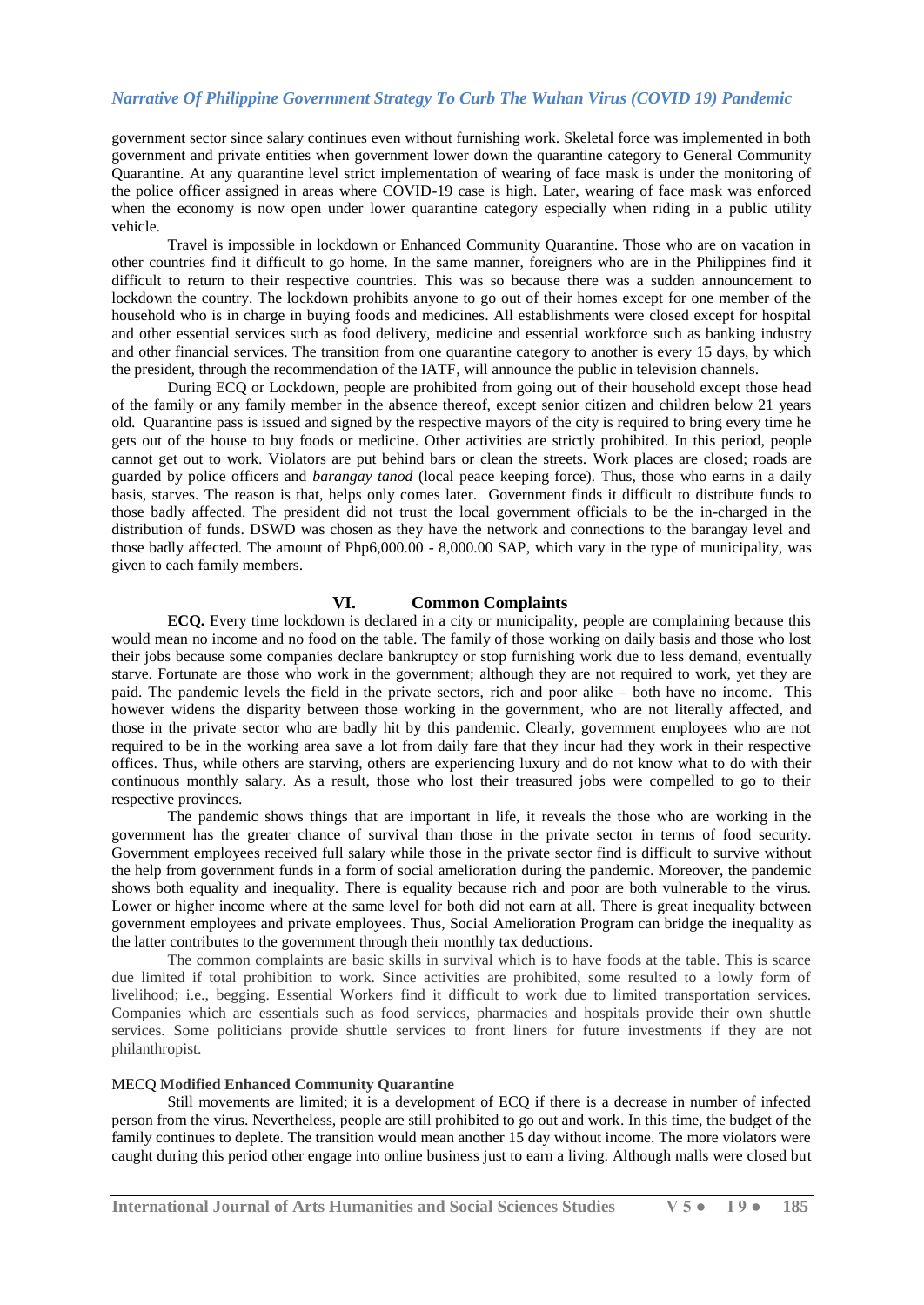online business grows in number and delivery services were double as the latter are exempt from quarantine control checkpoints.

#### GCQ **General Community Quarantine**

The most awaited part of the pandemic is the day prior to the expiration of the quarantine period which the president announces to the public the next quarantine status of their respective city, municipality, province or region. People will be very happy if their LGU quarantine status will be relaxed; more so if they become General Community Quarantine.

#### **MGCQ**

Modified General Community Quarantine in more relaxed than the rest of the community quarantine. It is the normal life with the threat of the virus. Thus, wearing face mask and shield, observe social distancing and proper hand washing shall be observed while the economy is now open.

Clearly the graph showing the number of infected by the virus goes down if the variable of lockdown or other measure is strictly implemented. But what motivates them to stay home? None, except for a minimal amount of rice which may be enough for less than two weeks, plus five sardines and less than ten noodles. Thus no matter how the government will force people to stay home, and punish those violators with stiffer penalties, that cannot prevent a person with empty stomach to look for foods. Every time, their children cries for food, a good father of a family, values life rather than facing the penalty of violating the Bayanihan Act, which prohibit any person to go out of their houses.

#### **SAP Distributions**

Although the president ordered not to go out of their houses, people still goes out. The reason is to feed their families. For four months people stop moving and stop earnings because of lockdown, there budget is already depleted. If they depend on their daily earnings, after a single day of no income, the rest of the days they will starve to death. As a consequence the president instructed to give money to those who are affected so that they will not go out of their houses. True, the only way to curb the Wuhan Virus is to stop moving, and the only solution so that people will stop moving, is that the government will provide each household the income that they lost prior to the pandemic.

The pandemic may be viewed as an equalizer. It has the positive and negative effect. For those who are not working or not employed prior to the pandemic, this could be an income. Comparably, life in the province has much enough if you know how to plant. Unlike in the city, if there is no help from the government such as the SAP (Social Amelioration Program) although not enough, people will starve. Every time the city or municipality increases the quarantine protocols, people think where to get food. This is true in the city, but those in the rural area, the increase in the quarantine protocol would mean an income to them since SAP will be distributed to those who are qualified.

#### **VII. Conclusion**

The unprecedented happenings shocked the world and countries scampered and do not know what to do. Government exerts effort to prevent the entry of the virus but to no avail. Unexperienced leaders humbled themselves to the overwhelming number of Corona virus cases. The medical front liners became the pawn of this war against unseen enemies. At its onset nurses and doctors who consist of 30 percent are the major casualties. The War against COVID-19 may not fit to those in the medical profession as they are not trained in the Art of War. Thus they become fallen heroes.

#### **VIII. Summary**

The national government created Inter-Agency Task Force (IATF) for COVID-19. The DOH is task to report cases and classify as Influenza-like illness (ILI), Persons under monitoring (PUM), and Persons under investigation (PUI). Regional Directors are going to report to the National Government to the specially created Task Force. DOH is also in-charge in the contact tracing of those tested positive of COVID-19. All these tasks are intended to flatten the curve. The IATF determines which of these provinces, or islands to remain in Community Quarantine (Observe Social Distancing), Enhance Community Quarantine (Observe Social Distancing and Suspension of public and private utility vehicles) or Total Lockdown (no one is allowed to go out except the head of the family having a quarantine pass issued by the LGU and the front liners). This is intended to curb the effect of the pandemic.

#### **Recommendations**

Every responsible citizen do their share by staying home, observe social distancing, washing hands with any disinfectant. Some write articles to inform and use the said article as a guide in the future pandemic.

**International Journal of Arts Humanities and Social Sciences Studies V 5 ● I 9 ● 186**